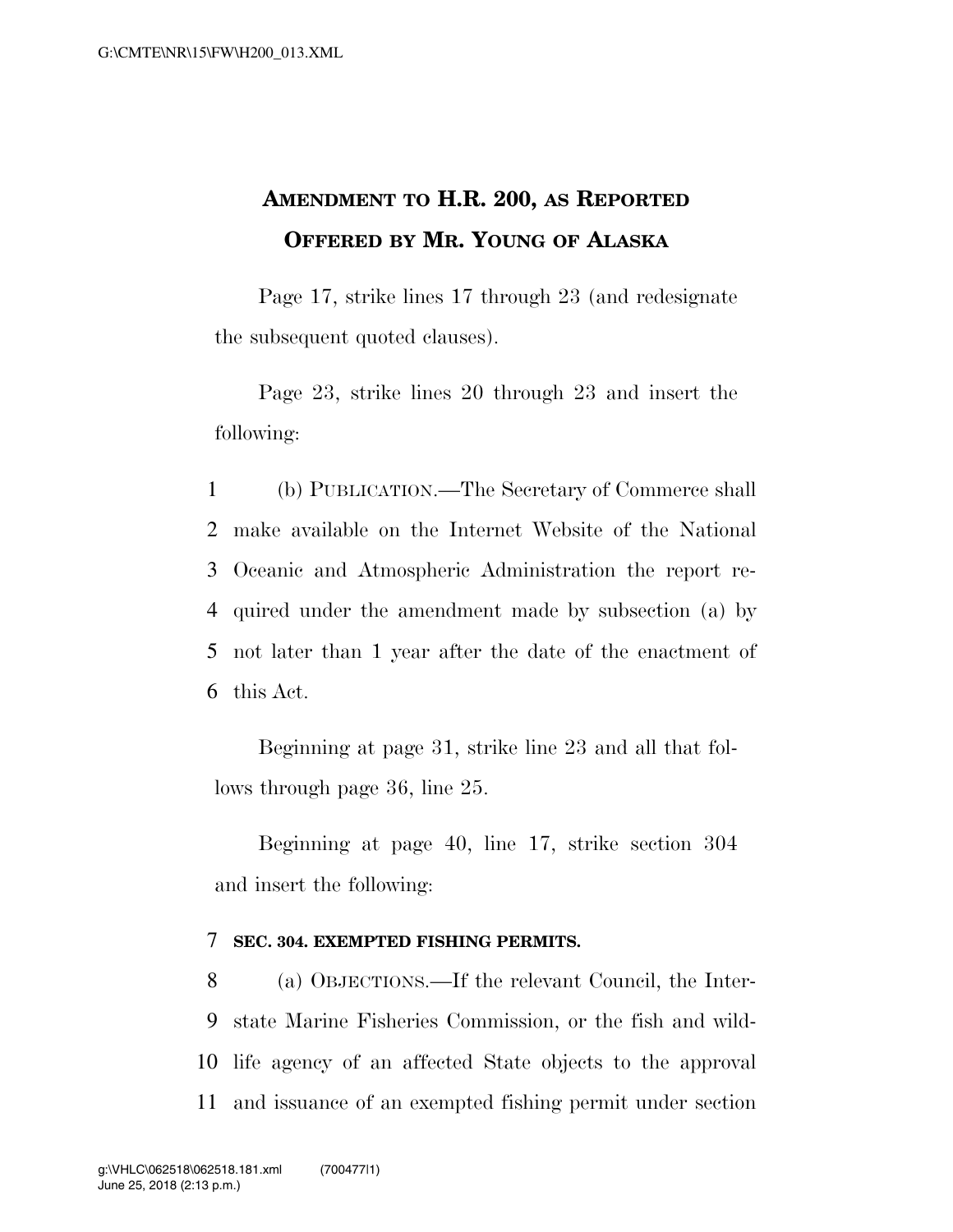600.745 of title 50, Code of Federal Regulations, or any successor regulation, the Regional Administrator of the National Marine Fisheries Service who issued such ex- empted fishing permit shall respond to such entity in writ- ing detailing why such exempted fishing permit was issued.

 (b) 12-MONTH FINDING.—At the end of the 12- month period beginning on the date the exempted fishing permit is issued under section 600.745 of title 50, Code of Federal Regulations, or any successor regulation, the Council that prepared the fishery management plan, or the Secretary in the case of a fishery management plan pre- pared and implemented by the Secretary, shall review the exempted fishing permit and determine whether any unin- tended negative impacts have occurred that would warrant the discontinuation of the permit.

 (c) CLARIFICATION.—The Secretary may not issue an exempted fishing permit under section 600.745 of title 50, Code of Federal Regulations, or any successor regulation that—

 (1) establishes a limited access system as de- fined in section 3 of the Magnuson-Stevens Fishery Conservation and Management Act (16 U.S.C. 1802);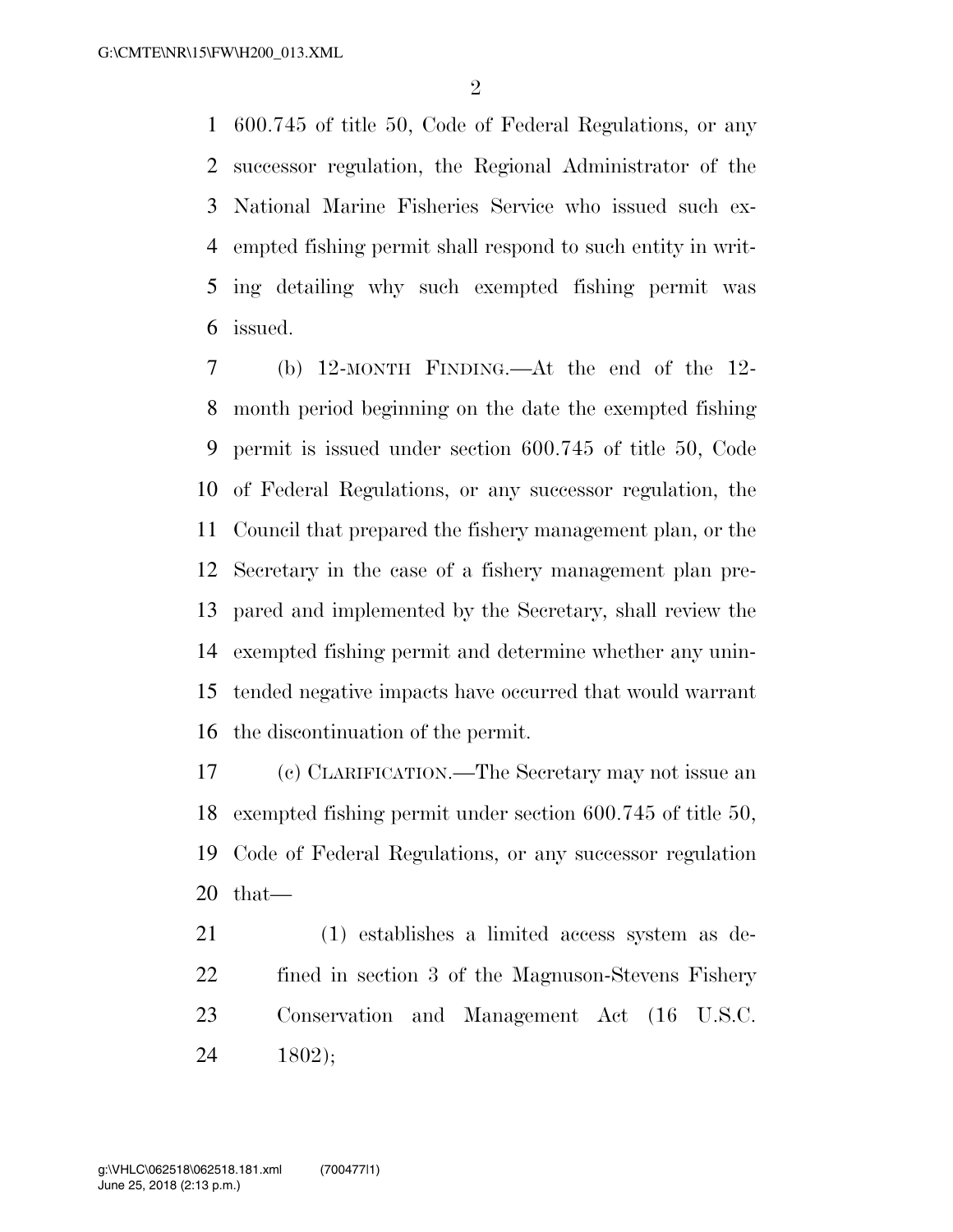- (2) is consistent with section 303A of such Act (16 U.S.C. 1853a); or
- (3) establishes a catch share program as de-fined in section 206(a) of this Act.
- (d) SAVINGS PROVISION.—Except for subsection (b), nothing in this section may be construed to affect an ex- empted fishing permit approved under section 600.745 of title 50, Code of Federal Regulations, before the date of the enactment of this Act.

Beginning at page 44, line 1, strike section 306 and insert the following:

# 10 SEC. FEDERAL GULF OF MEXICO RED SNAPPER MAN-**AGEMENT.**

 (a) IN GENERAL.—Section 407 (16 U.S.C. 1883) is amended to read as follows:

#### **''SEC. 407. CERTIFICATION OF STATE SURVEYS.**

 ''(a) SUBMISSION.—A Gulf State that conducts a ma- rine recreational fisheries statistical survey in the Gulf of Mexico to make catch estimates for red snapper landed in such State may submit such survey to the Secretary for certification.

20 "(b) CERTIFICATION STANDARDS.—Not later than 90 days after the date of enactment of the Strengthening Fishing Communities and Increasing Flexibility in Fish-eries Management Act, the Secretary shall establish and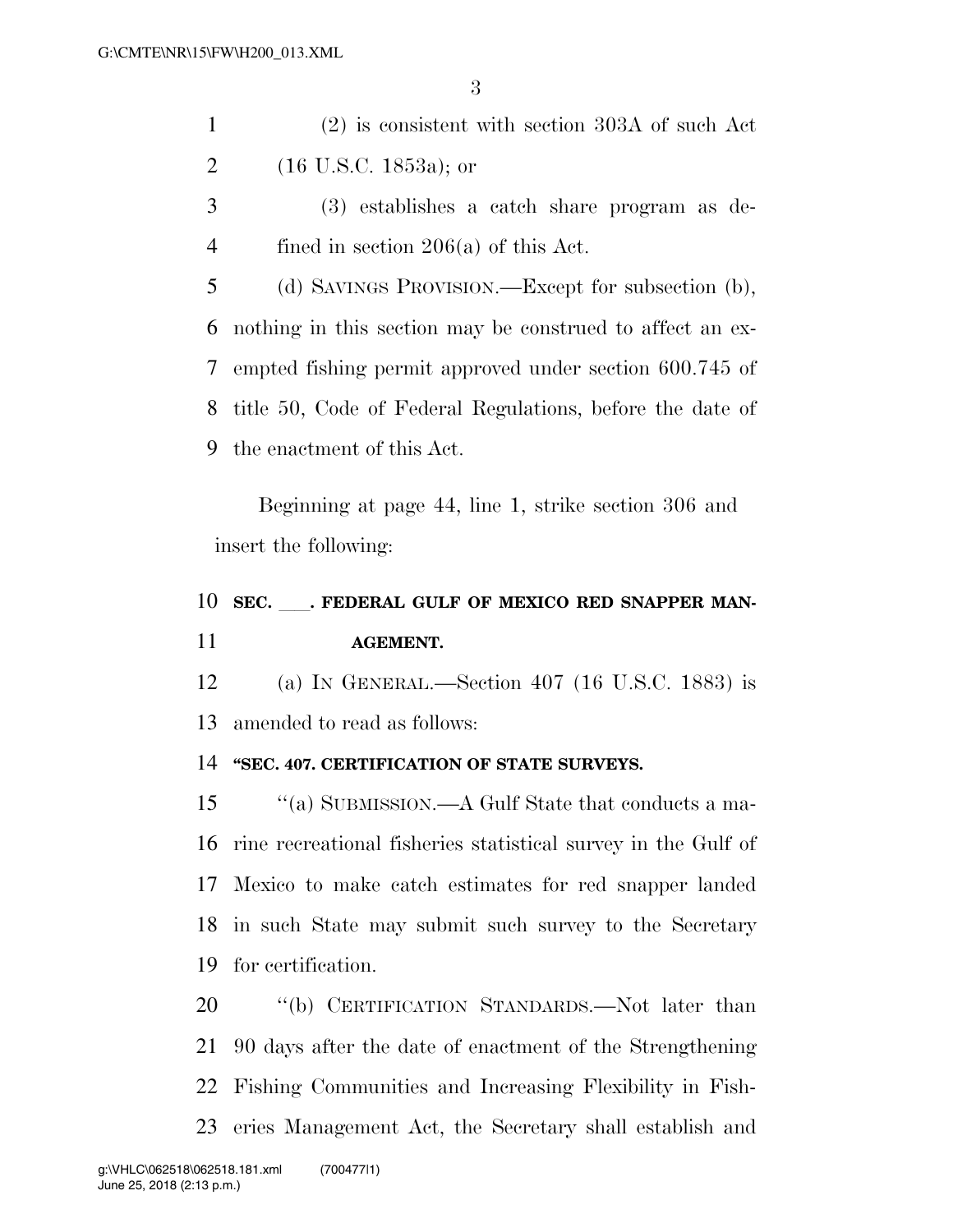provide the Gulf States with standards for certifying State marine recreational fisheries statistical surveys that shall—

 $\frac{4}{1}$  ensure that State marine recreational fish- eries statistical surveys are appropriately pilot test- ed, independently peer reviewed, and endorsed for implementation by the reviewers;

8 "(2) use designs consistent with accepted sur-vey sampling practices; and

 ''(3) minimize the potential for bias and known sources of survey error.

12 "(c) CERTIFICATION.—

13 ''(1) IN GENERAL.—The Secretary shall make a certification or a denial of certification for any ma- rine recreational fisheries statistical survey sub- mitted under subsection (a) not later than the end of the 6-month period beginning on the date that the survey and information needed to evaluate the sur- vey under the standards established under sub-section (b) are submitted.

 $\frac{1}{2}$  TIMING.—In the case of a certification re- quest from a Gulf State, the Secretary shall begin evaluation of the request upon receipt of all informa- tion necessary to make a determination consistent with the standards set forth under subsection (b).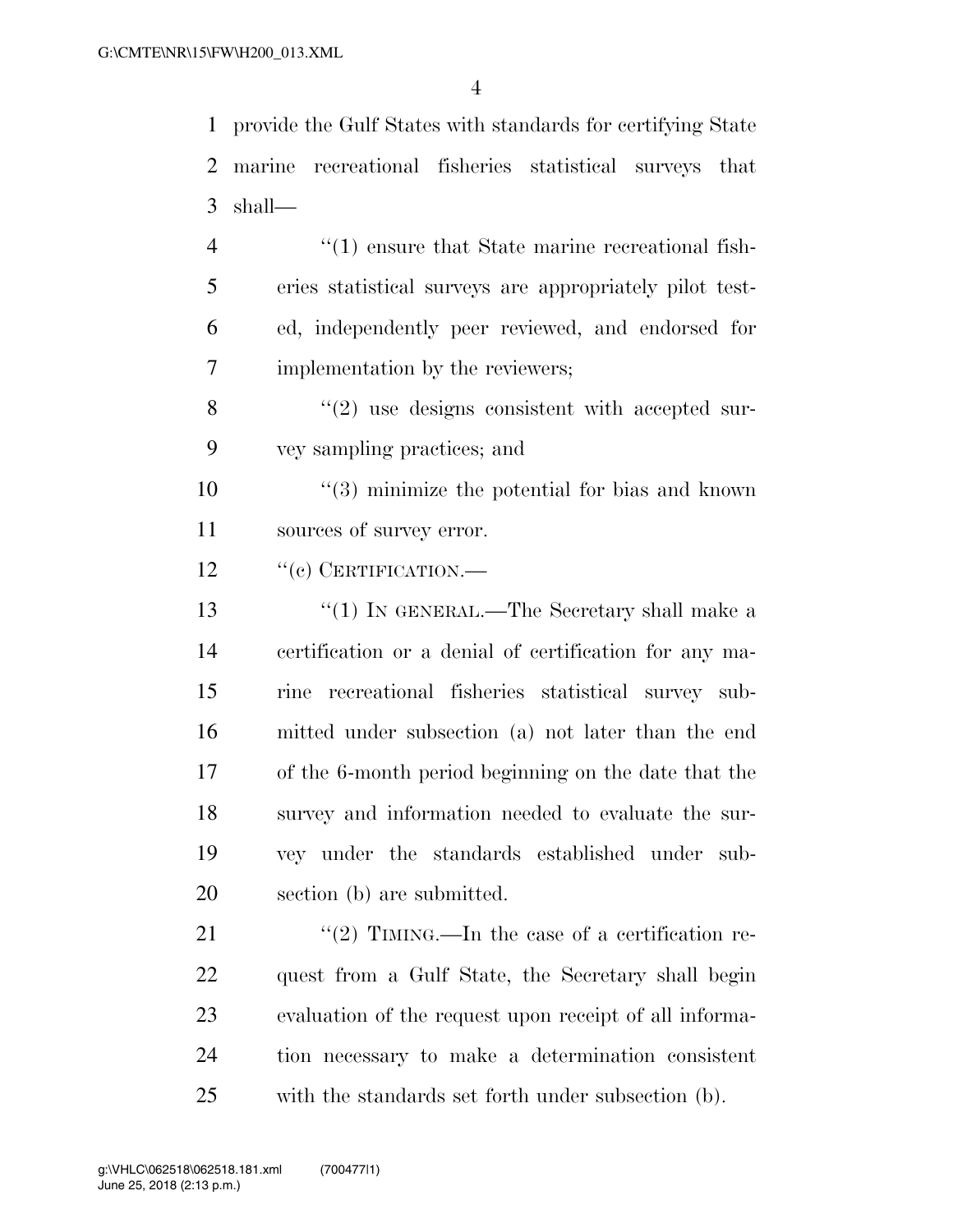| $\mathbf{1}$   | (3)<br>DEEMED CERTIFIED. A marine<br>rec-               |
|----------------|---------------------------------------------------------|
| $\overline{2}$ | reational fisheries statistical survey shall be deemed  |
| 3              | to be certified effective upon the expiration of the 6- |
| 4              | month period described in paragraph (1) if the Sec-     |
| 5              | retary has not made a certification or denial of cer-   |
| 6              | tification.                                             |
| 7              | "(d) MODIFICATION OF SURVEYS DENIED CERTIFI-            |
| 8              | CATION.-                                                |
| 9              | "(1) IN GENERAL.—If a marine recreational               |
| 10             | fisheries statistical survey of a Gulf State is denied  |
| 11             | certification under subsection (c), the Secretary       |
| 12             | shall, not later than 60 days after the date of the     |
| 13             | denial, provide the Gulf State a proposal for modi-     |
| 14             | fications to the survey.                                |
| 15             | "(2) PROPOSAL.—A proposal provided to a Gulf            |
| 16             | State for a survey under paragraph $(1)$ —              |
| 17             | "(A) shall be specific to the survey sub-               |
| 18             | mitted by such Gulf State and may not be con-           |
| 19             | strued to apply to any other Gulf State;                |
| 20             | $\lq\lq$ Shall require revision to the fewest           |
| 21             | possible provisions of the survey; and                  |
| 22             | "(C) may not unduly burden the ability of               |
| 23             | such Gulf State to revise the survey.                   |
| 24             | $\cdot\cdot(3)$ MODIFIED SURVEY.—                       |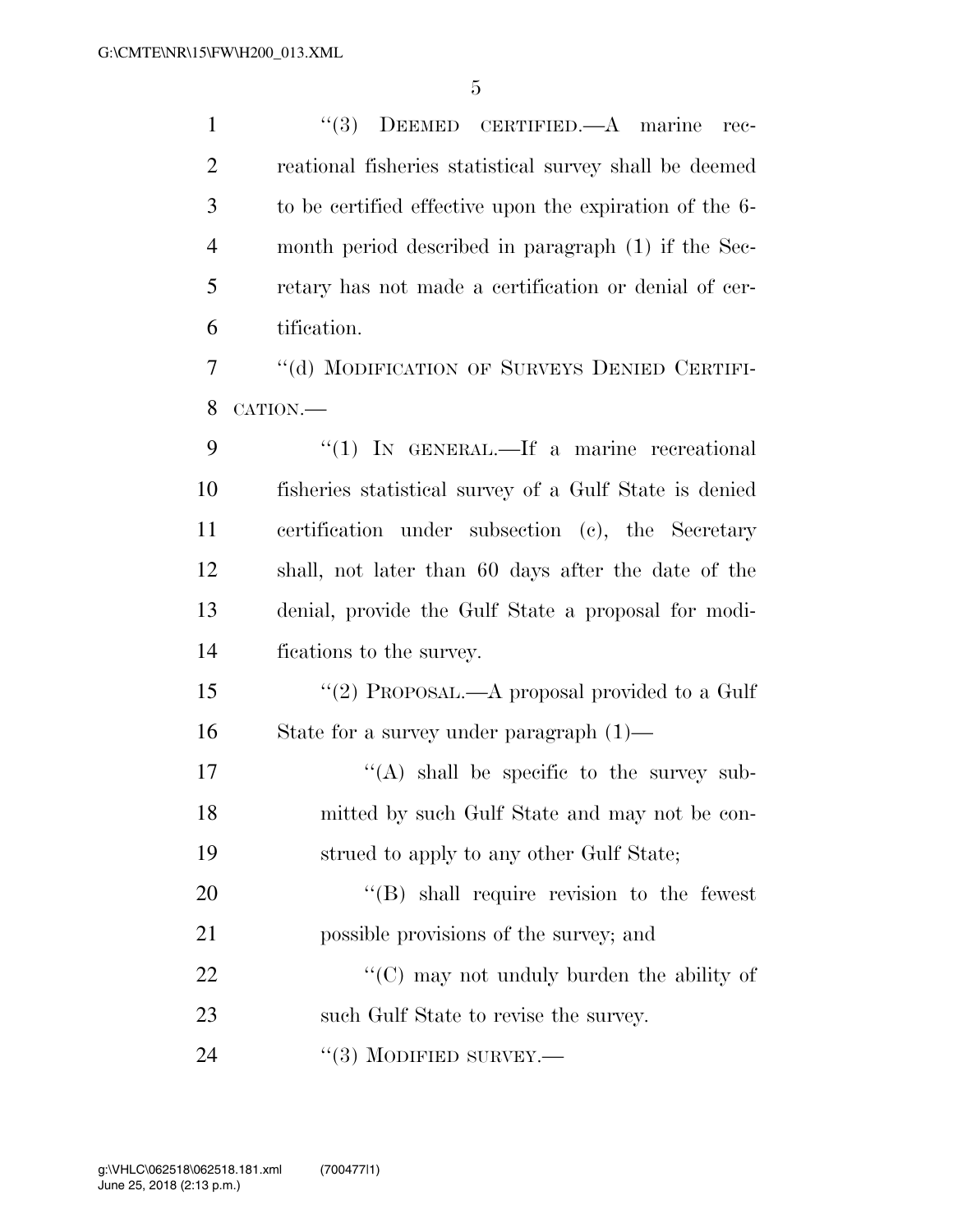| $\mathbf{1}$   | "(A) AUTHORITY TO SUBMIT.—If a marine                            |
|----------------|------------------------------------------------------------------|
| $\overline{2}$ | recreational fisheries statistical survey of a Gulf              |
| 3              | State was denied certification under subsection                  |
| $\overline{4}$ | (c), the Gulf State may modify the survey and                    |
| 5              | submit the modified survey to the Secretary for                  |
| 6              | certification or denial of certification.                        |
| 7              | "(B) SCHEDULE.—The Secretary shall                               |
| 8              | make a certification or denial of certification for              |
| 9              | any modified survey not later than the end of                    |
| 10             | the 30-day period beginning on the date the                      |
| 11             | modified survey is submitted.                                    |
| 12             | "(C) DEEMED CERTIFIED.—A modified                                |
| 13             | survey is deemed to be certified effective upon                  |
| 14             | the expiration of the period described in sub-                   |
| 15             | paragraph (B) if the Secretary has not made a                    |
| 16             | certification or denial of certification.".                      |
| 17             | (b) CLERICAL AMENDMENT.—The table of contents                    |
|                | 18 in the first section is amended by striking the item relating |
| 19             | to section 407 and inserting the following:                      |
|                | "Sec. 407. Certification of State surveys.".                     |
|                |                                                                  |

Beginning at page 48, line 13, strike section 307.

Beginning at page 52, at line 8, strike section 406 and insert the following: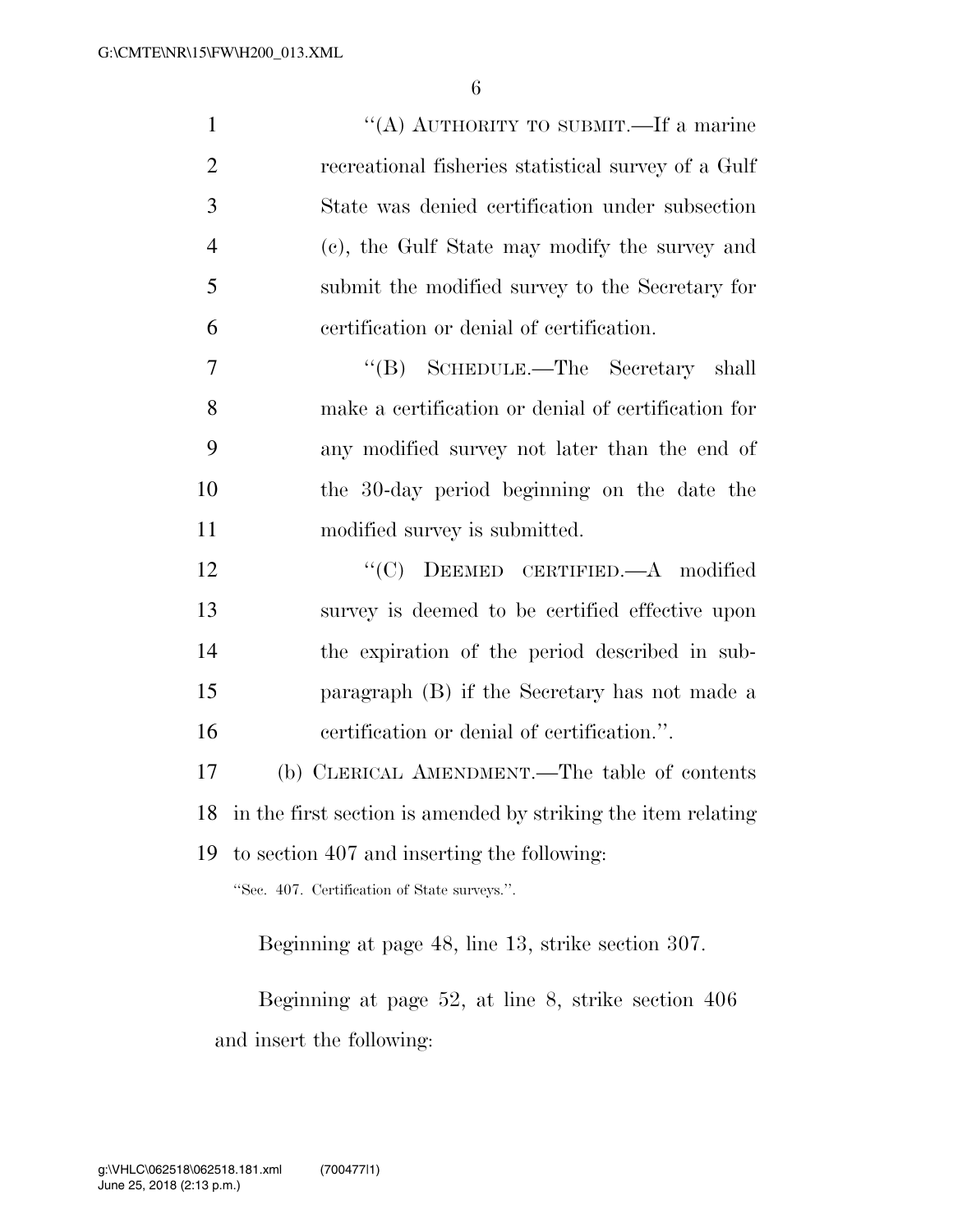### **SEC.** ll**. REALLOCATION OF CERTAIN UNUSED HARVEST ALLOCATION.**

 (a) REALLOCATION.—Notwithstanding any other provision of law, each year upon receipt by the Secretary of Commerce (referred to in this section as the ''Sec- retary'') of written notice from the allocation holder named in section 803 of division B of the Consolidated Appropriations Act, 2004 (Public Law 108–199, 16 U.S.C. 1851 note) that such holder will not harvest all or a part of the allocation authorized pursuant to that Act, the Secretary shall reallocate for that year the unused por- tion of such allocation to the Bering Sea subarea of the BSAI (as defined in section 679.2 of title 50, Code of Fed- eral Regulations) and shall assign the reallocated unused portion of the allocation only to eligible vessels as de- scribed in subsection (b)(1) for harvest in the Bering Sea subarea of the BSAI, consistent with any agreements as described in subsection (c).

(b) ELIGIBILITY TO RECEIVE REALLOCATION.—

 (1) IN GENERAL.—Only vessels defined in sub- section (a), (b), (c), or (e) of section 208 of the American Fisheries Act (16 U.S.C. 1851 note), or any vessels authorized to replace such vessels, may receive a reallocation described in subsection (a).

 (2) LIMITATION ON REALLOCATIONS.—The Secretary shall not reallocate the allocation de-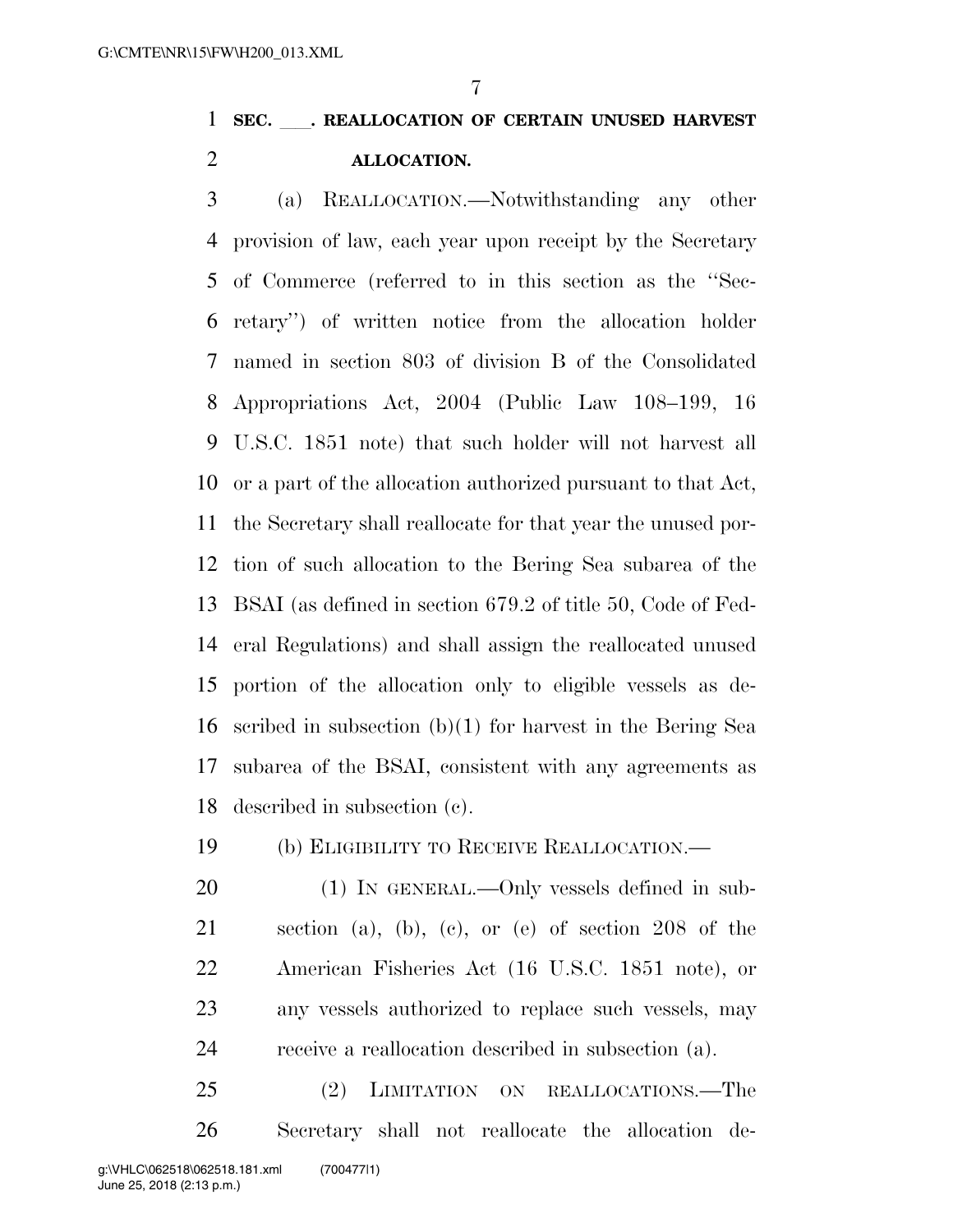scribed in subsection (a) in any year if such realloca-2 tion exceeds the annual catch limit for pollock in the Bering Sea subarea of the BSAI. (3) CALCULATIONS.—Any amount of the re- allocation described in subsection (a) shall not be used in the calculation of harvesting or processing excessive shares as described in section 210(e) of the American Fisheries Act (16 U.S.C. 1851 note). (4) CONDITIONS.—In any year, the assignment, transfer, or reallocation shall not violate the require- ments of section 206(b) of the American Fisheries Act (title II of the division C of Public Law 105– 277; 16 U.S.C. 1851 note). (c) AGREEMENTS.— (1) IN GENERAL.—Each year, the allocation holder named in section 803(a) of division B of the Consolidated Appropriations Act, 2004 (Public Law 108–199, 16 U.S.C. 1851 note) may establish one or more agreements with the owners of some or all of 20 the eligible vessels as defined in subsection  $(b)(1)$ . (2) REQUIREMENTS.—Each agreement de- scribed in paragraph (1)— (A) shall specify those eligible vessels that

may receive a reallocation and the amount of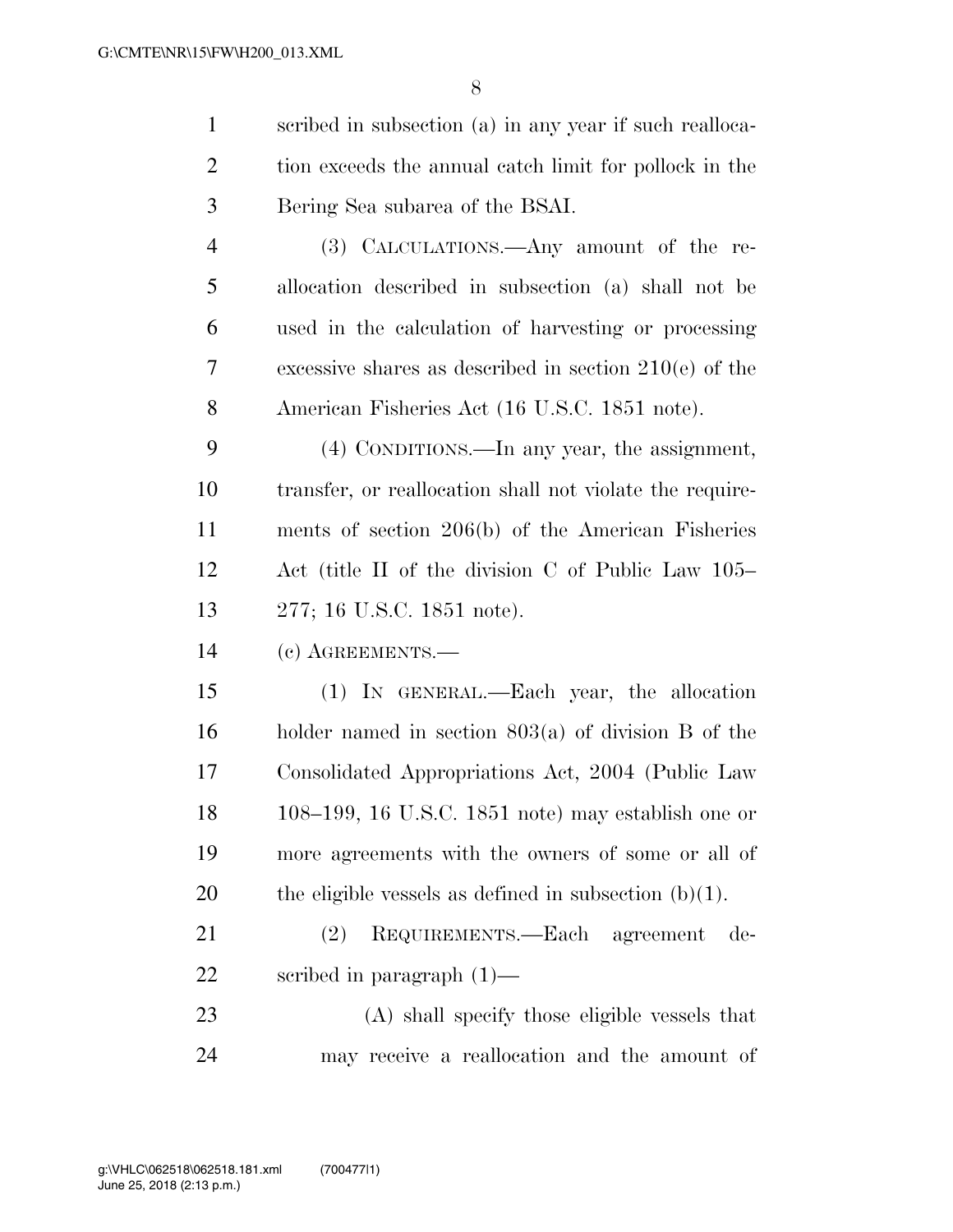reallocation that such vessels may receive in ac-2 cordance with subsection  $(b)(2)$ ; and

 (B) may contain other requirements or compensation agreed to by the allocation holder named in section 803 of division B of the Con- solidated Appropriations Act, 2004 (Public Law 108–199, 16 U.S.C. 1851 note) and the owners of such eligible vessels, provided such require- ments or compensation are otherwise consistent with the American Fisheries Act (16 U.S.C. 11 1851 note), the Magnuson-Stevens Fishery Conservation and Management Act (16 U.S.C. 13 1801 et seq.), and any other applicable law.

 (d) EXISTING AUTHORITY.—Except for the measures required by this section, nothing in this section shall be construed to limit the authority of the North Pacific Fish- ery Management Council or the Secretary under the American Fisheries Act (16 U.S.C. 1851 note), the Mag- nuson-Stevens Fishery Conservation and Management Act (16 U.S.C. 1801 et seq.), or other applicable law.

 (e) ENFORCEMENT.—Taking or processing any part of the allocation made by section 803 of division B of the Consolidated Appropriations Act, 2004 (Public Law 108– 199, 16 U.S.C. 1851 note), and reallocated under this sec-tion in a manner that is not consistent with the realloca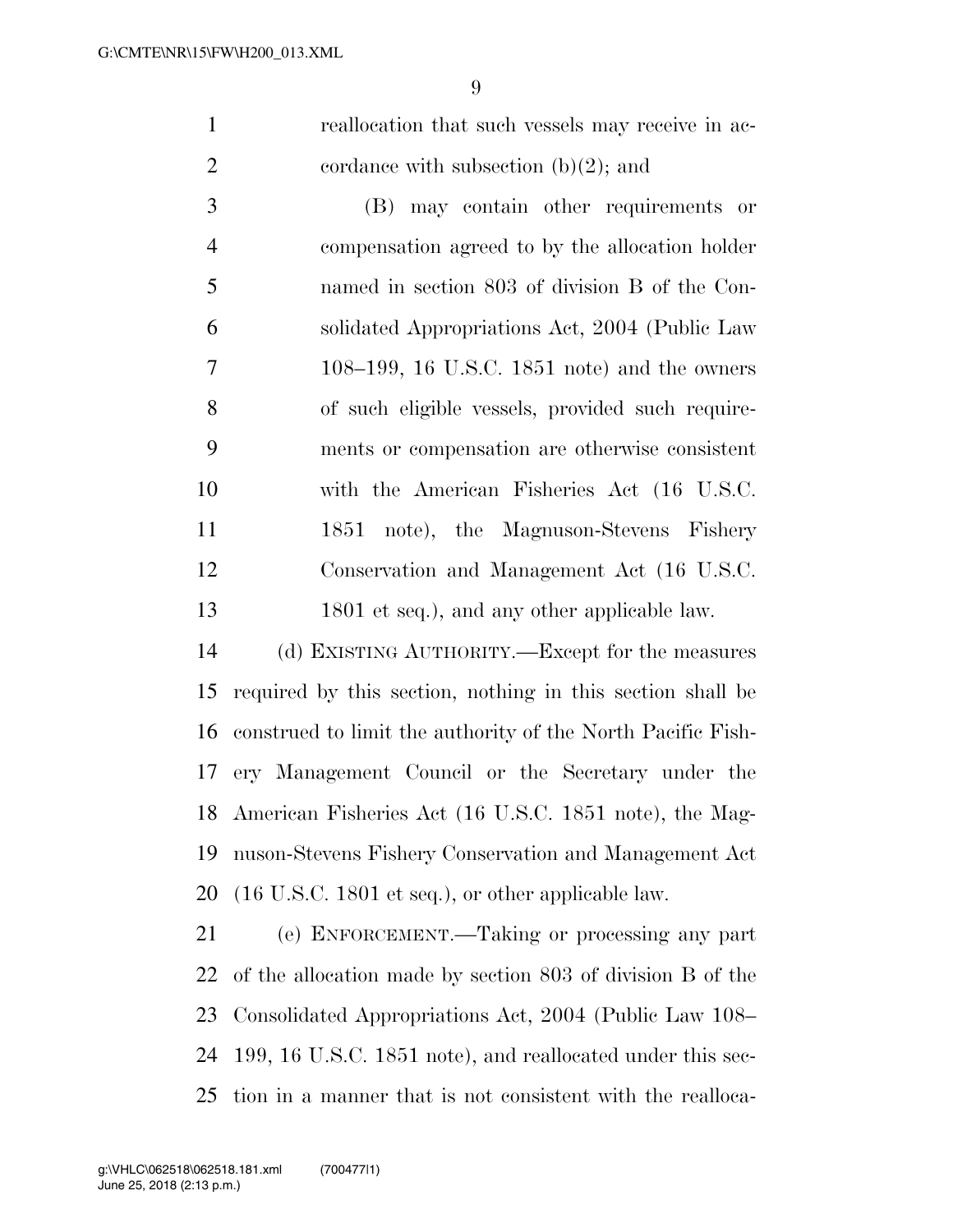tion authorized by the Secretary shall be considered in vio- lation of section 307 of the Magnuson-Stevens Fishery Conservation and Management Act (16 U.S.C. 1857) and subject to the penalties and sanctions under section 308 of such Act (16 U.S.C. 1858), and subject to the forfeiture of any fish harvested or processed.

(f) CLARIFICATIONS.—

 (1) AMENDMENT.—Subsection (c) of section 803 of division B of the Consolidated Appropriations Act, 2004 (Public Law 108–199, 16 U.S.C. 1851 note) is amended by striking ''during the years 2004 through 2008''.

 (2) PURPOSE OF REALLOCATION.—Consistent with subsection (d) of section 803 of division B of the Consolidated Appropriations Act, 2004 (Public Law 108–199, 16 U.S.C. 1851 note), the realloca- tion of the unused portion of the allocation provided to the allocation holder named in subsection (a) of such section for harvest in the Bering Sea subarea of the BSAI is for the purposes of economic develop- ment in Adak, Alaska pursuant to the requirements of the Magnuson-Stevens Fishery Conservation and 23 Management Act (16 U.S.C. 1801 et seq.).

Page 55, after line 4, insert the following (and redesignate the subsequent sections accordingly):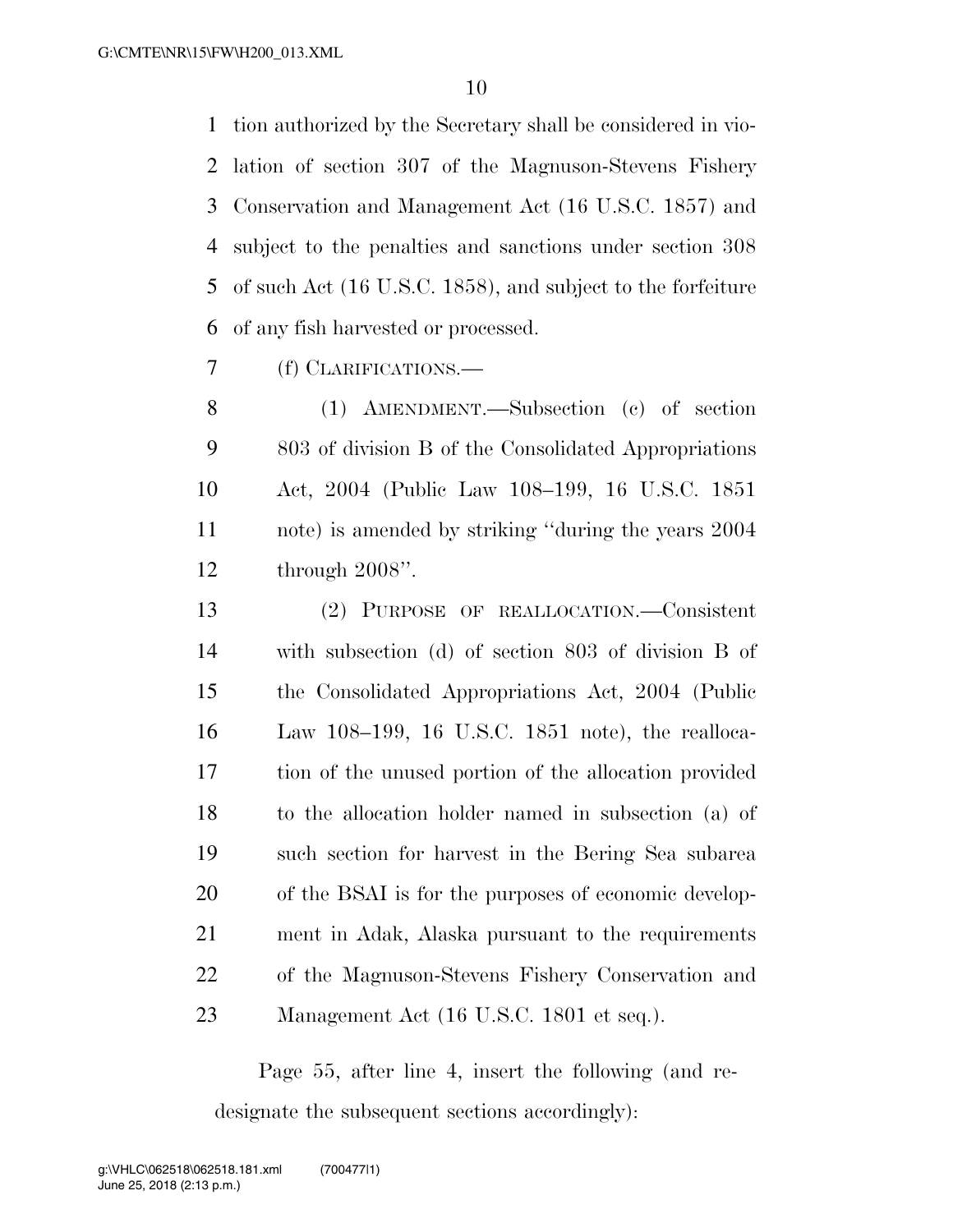| $\mathbf{1}$   | SEC. COMMUNITY DEVELOPMENT QUOTA PROGRAM             |        |
|----------------|------------------------------------------------------|--------|
| 2              | PANEL VOTING PROCEDURES.                             |        |
| 3 <sup>1</sup> | Section $305(i)(1)(G)(iv)$ (16                       | U.S.C. |
|                | 4 $1855(i)(1)(G)(iv)$ is amended to read as follows: |        |
| 5              | "(iv) VOTING REQUIREMENT.—The                        |        |
| 6              | panel may act only by the affirmative vote           |        |
| 7              | of 5 of its members.".                               |        |

Beginning at page 57, line 1, strike section 408 and insert the following:

| 8  | SEC. ___. RESTORATION OF HISTORICALLY FRESHWATER  |
|----|---------------------------------------------------|
| 9  | ENVIRONMENT.                                      |
| 10 | Section $3(10)$ (16 U.S.C. 1802) is amended—      |
| 11 | $(1)$ by inserting a comma after "feeding"; and   |
| 12 | (2) by inserting the following: "except that such |
| 13 | term—                                             |
| 14 | $\lq\lq$ does not include an area that—           |
| 15 | "(i) was previously covered by land or            |
| 16 | a fresh water environment; and                    |
| 17 | "(ii) is in a State where the average             |
| 18 | annual land loss of such State during the         |
| 19 | 20 years before the date of the enactment         |
| 20 | of the Strengthening Fishing Communities          |
| 21 | and Increasing Flexibility in Fisheries           |
| 22 | Management Act exceeds 10 square miles;           |
| 23 | and                                               |